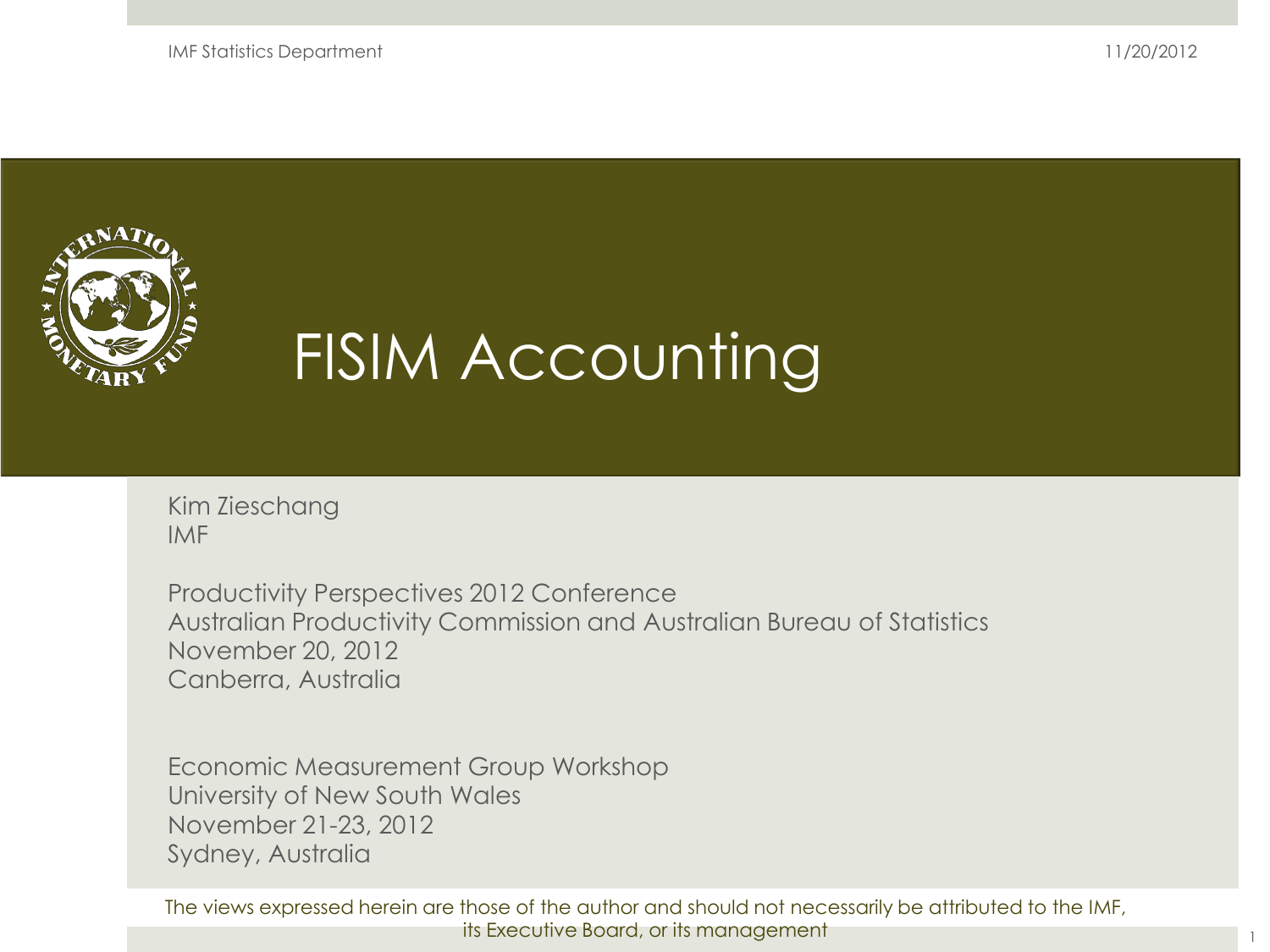# Financial services in the SNA

- **Financial services are a key, perhaps two-way transmission channel** between economic developments in the "real" and "financial" sectors
	- **A** key post crisis concern
- $\Box$  How do we characterize the metrics of this transmission channel in the national accounts?
	- Clues from the history of thought on the System of National Accounts (SNA)
	- $\Box$  Clues from the SNA's modern critics in the economics literature
- Many good ideas, all valid *in the proper context* …
	- ... but, surprisingly (?), these ideas collectively lead back to a treatment of **"financial intermediation services indirectly measured" or FISIM** in the spirit of the evolution of SNA thought on the subject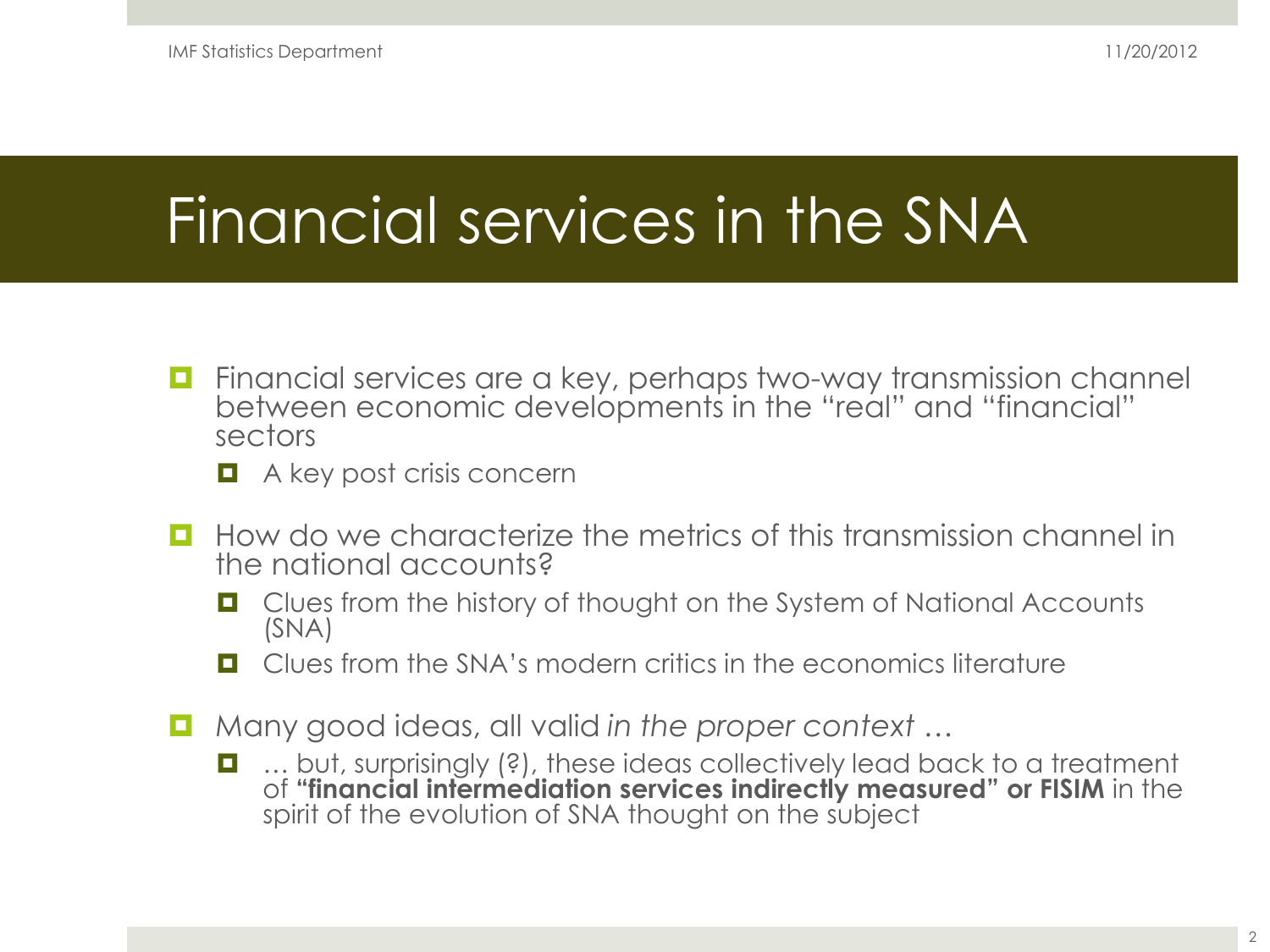### What is FISIM?

- $\Box$  FISIM is a key component of the SNA's nominal output of the financial corporations sector (9 types of financial enterprises, including banks)
	- **EXplicit service charges**
	- Indirectly measured service charges (FISIM)
- 1993 SNA (paragraph 6.127) on FISIM:

(a) For those to whom the intermediaries lend funds, both resident and non-resident, the difference between the interest actually charged on loans, etc. and the amount that would be paid if a **reference rate** were used.

(b) For those from whom the intermediaries borrow funds, both resident and non-resident, the difference between the interest they would receive if a **reference rate** were used and the interest they actually receive.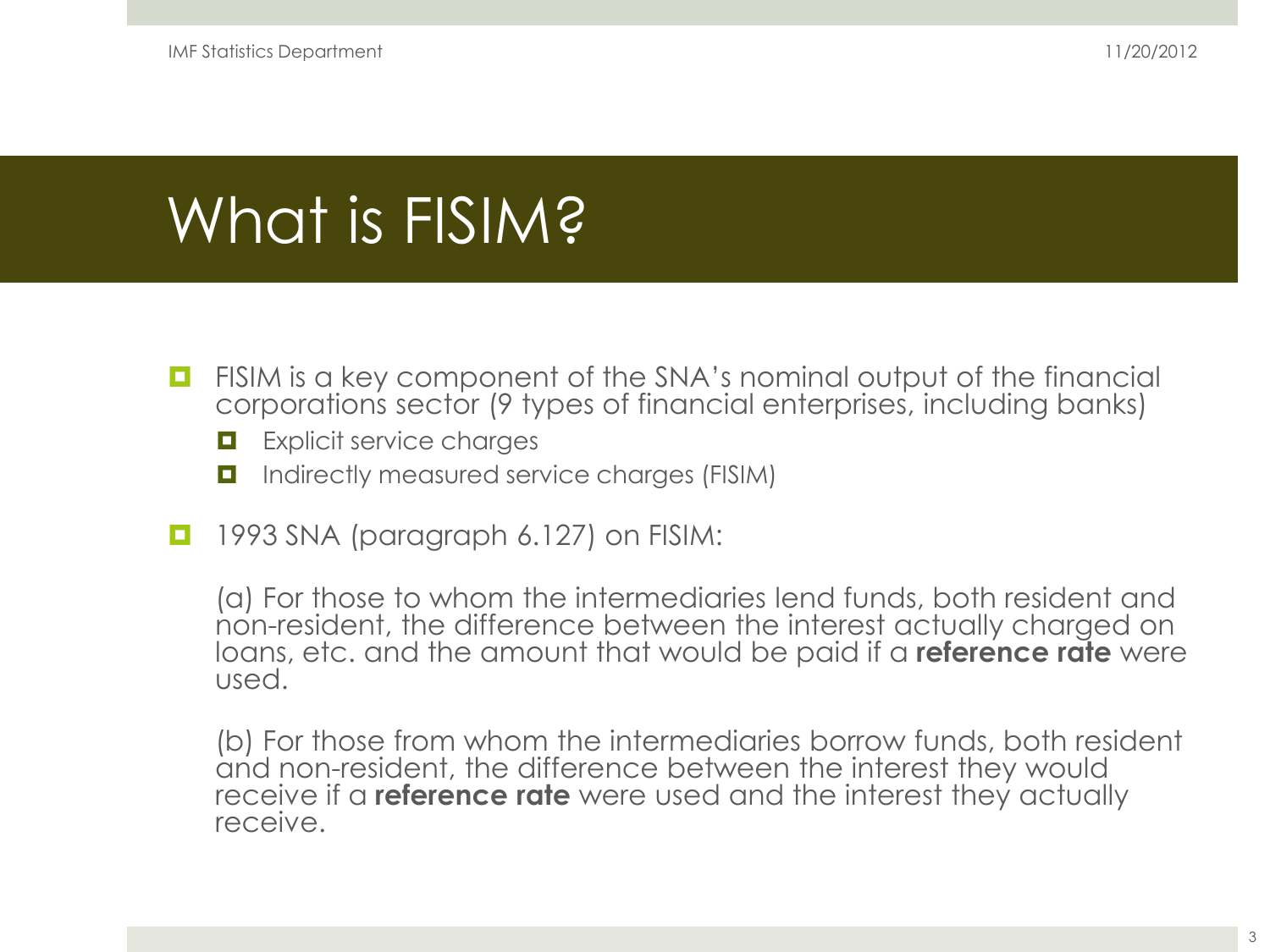# Is FISIM important?

- **If is important for economies specialized in financial** services such as Luxembourg and Switzerland
- **I** It also can be important in diversified economies with financial centers such as the US and UK, where the output of financial corporations—about half of which is FISIM—is in the range of 10 percent of nominal GDP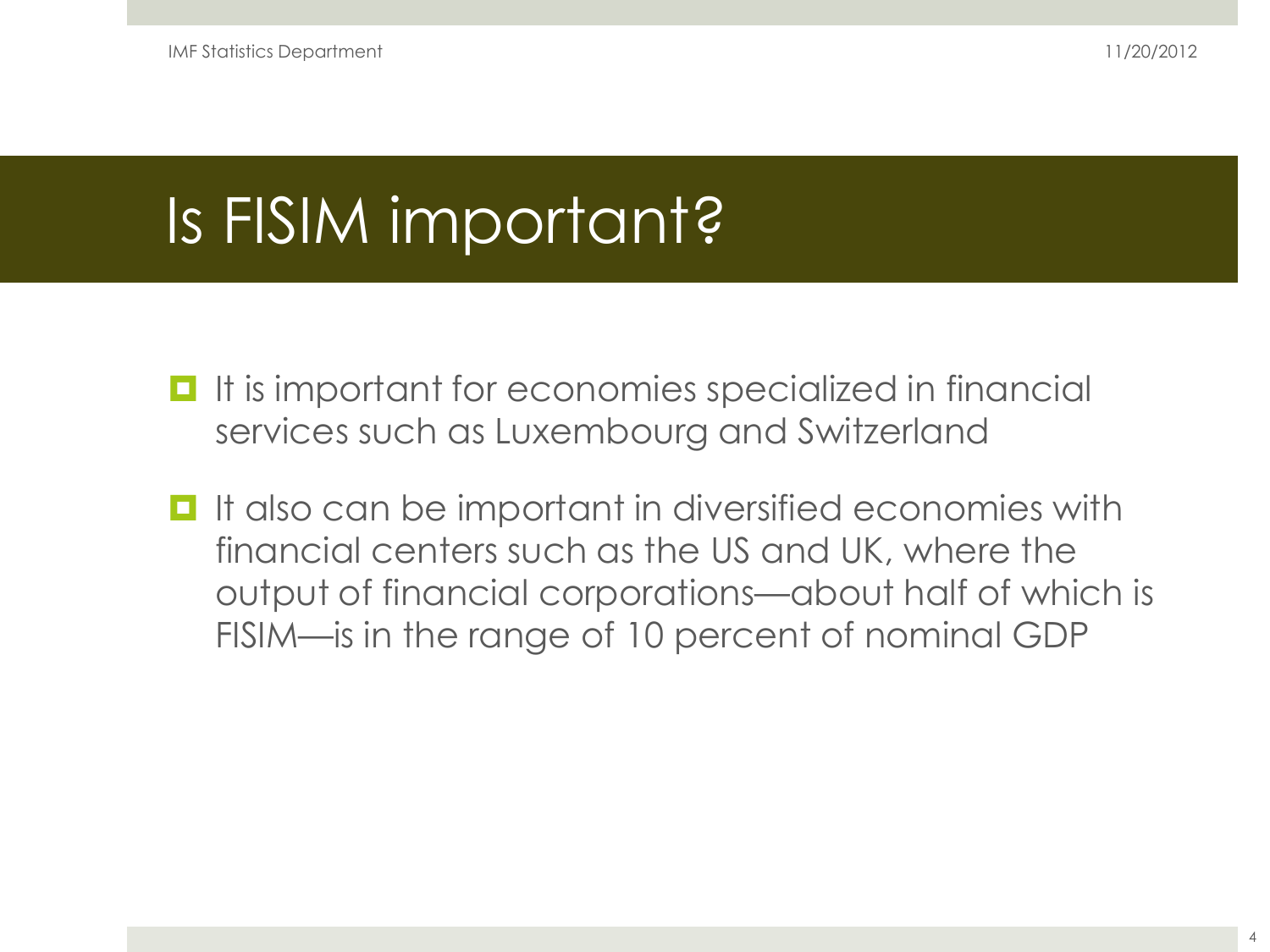# What is the "reference rate?"

#### **Thinking has evolved …**

- **1953 SNA:** de facto, the average return on the financial asset portfolio of the financial corporations sector
- **1968 SNA:** de facto, 'we have no idea, and if we did, we don't have the data to do it'
- **1993 SNA:** "... the pure cost of borrowing funds that is, a rate from which the risk premium has been eliminated to the greatest extent possible and which does not include any intermediation services. The type of rate chosen as the reference rate may differ from country to country but the inter-bank lending rate would be a suitable choice when available; alternatively, the central bank lending rate could be used."
- **2008 SNA:** "... The reference rate should contain no service element and reflect the risk and maturity structure of deposits and loans. The rate prevailing for inter-bank borrowing and lending may be a suitable choice as a reference rate. However, different reference rates may be needed for each currency in which loans and deposits are denominated, especially when a non-resident financial institution is involved. "
- **Basu, Inklaar, and Wang (2011) and Colangelo and Inklaar (2012):** one reference rate per specific financial instrument on the balance sheet—a constellation of reference rates matched in risk and maturity to each balance sheet instrument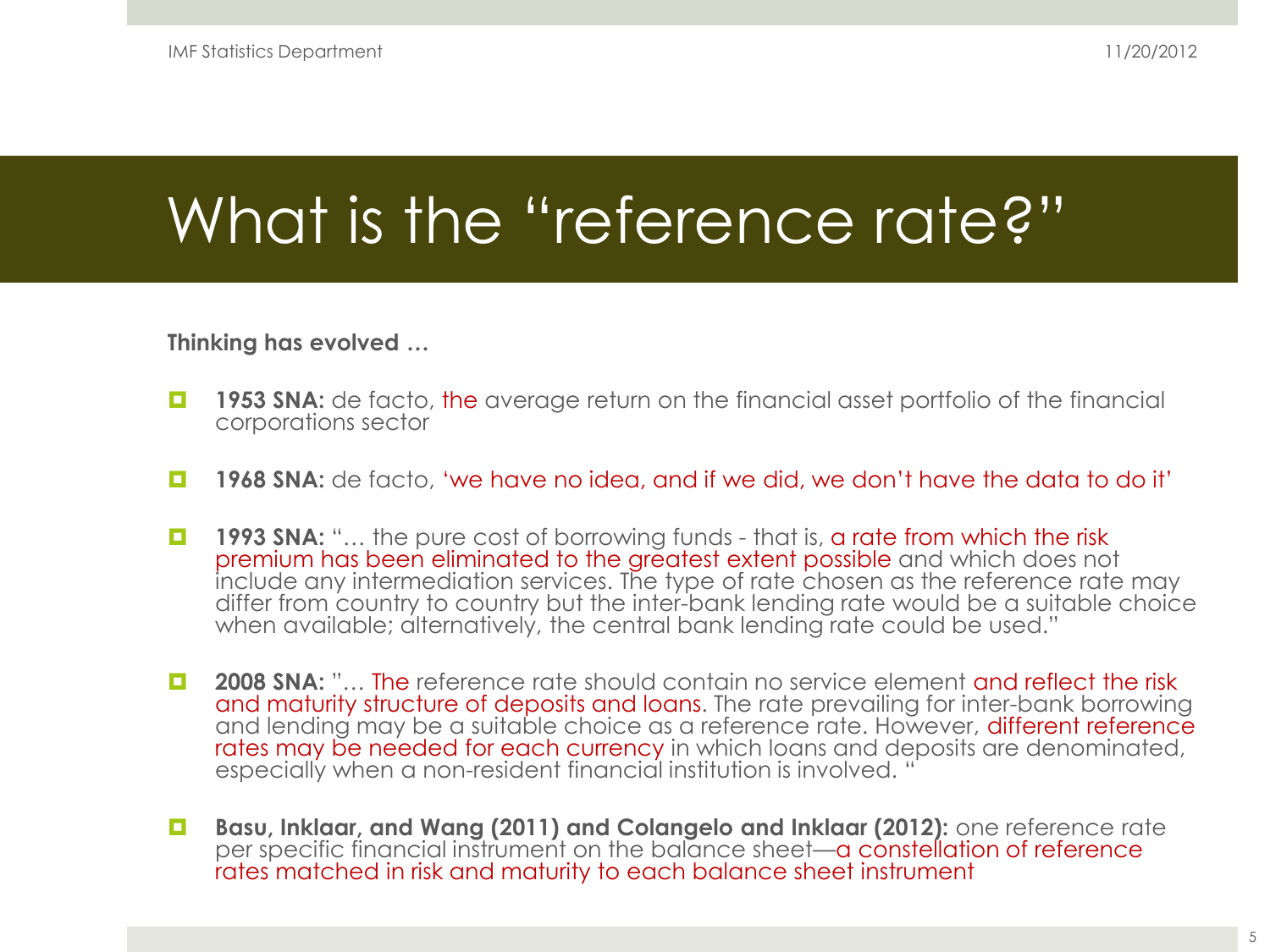### Again, what is the reference rate?

### ■ Well, it depends ...

**T** The reference rate for **computing total output** of FISIM from producers (mainly financial corporations) is the **cost of funds**, essentially the Modigliani-Miller (1958) cost of capital

… *a single reference rate across balance sheet financial instruments, like the 1993 SNA, but reflecting enterprise risk*

 $\blacksquare$  For **allocating total output** of FISIM to using institutional units and sectors, the reference rate is the **cost of funds** *plus the spread* of the average return on financial assets over the cost of funds as a percentage of total funding (liabilities)

… *in the spirit of the 1953 SNA's "funders pay FISIM" principle*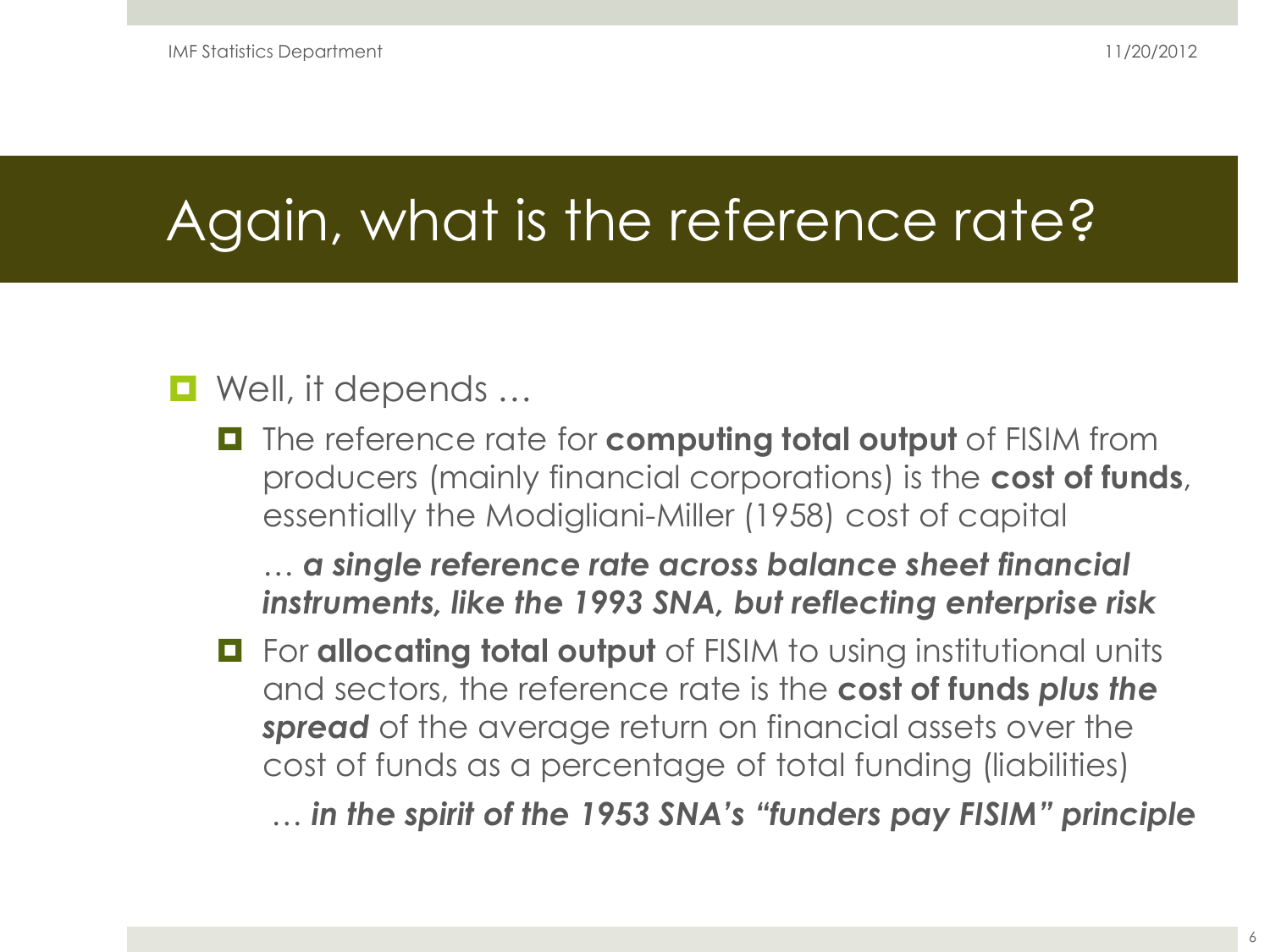

#### **FRB and Bank Cost of Funds**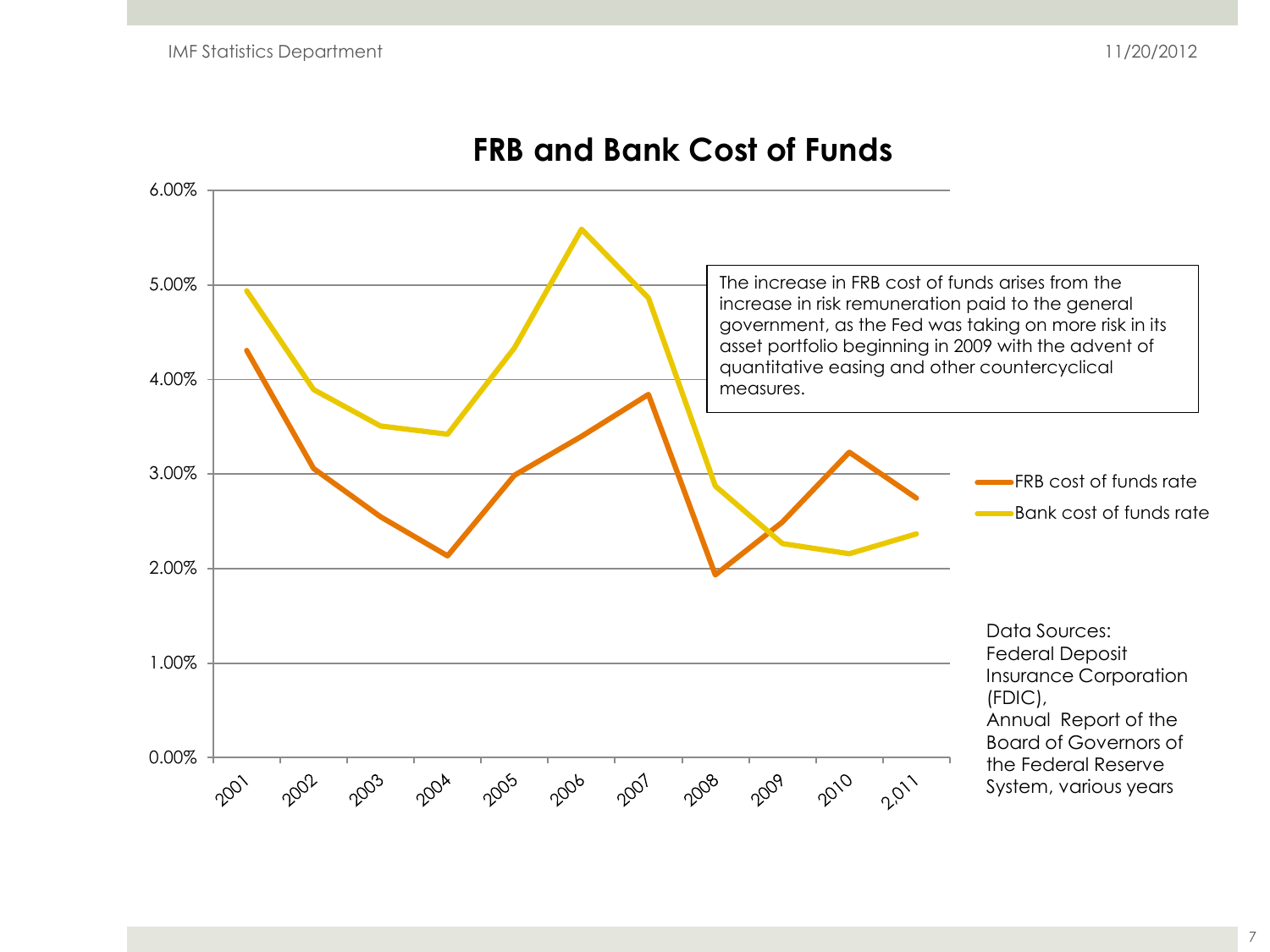### … then what is FISIM output?

#### Three components …

- **Account servicing** [loans and deposits] a la Basu, Inklaar, and Wang (2011) and Colangelo and Inklaar (2012)
- **Asset management** [portfolio level]– Return on financial assets at instrument specific reference rates less cost of funds invested in financial assets
- **Risk intermediation** [portfolio level]– Cost of funds paid to non- equity funders less interest they receive at instrument specific reference rates
- ... the sum of which is essentially 1993 SNA FISIM, but with a reference rate equal to the average cost of funds, *including equity capital, which is the liability weighted average of instrument specific liability reference rates*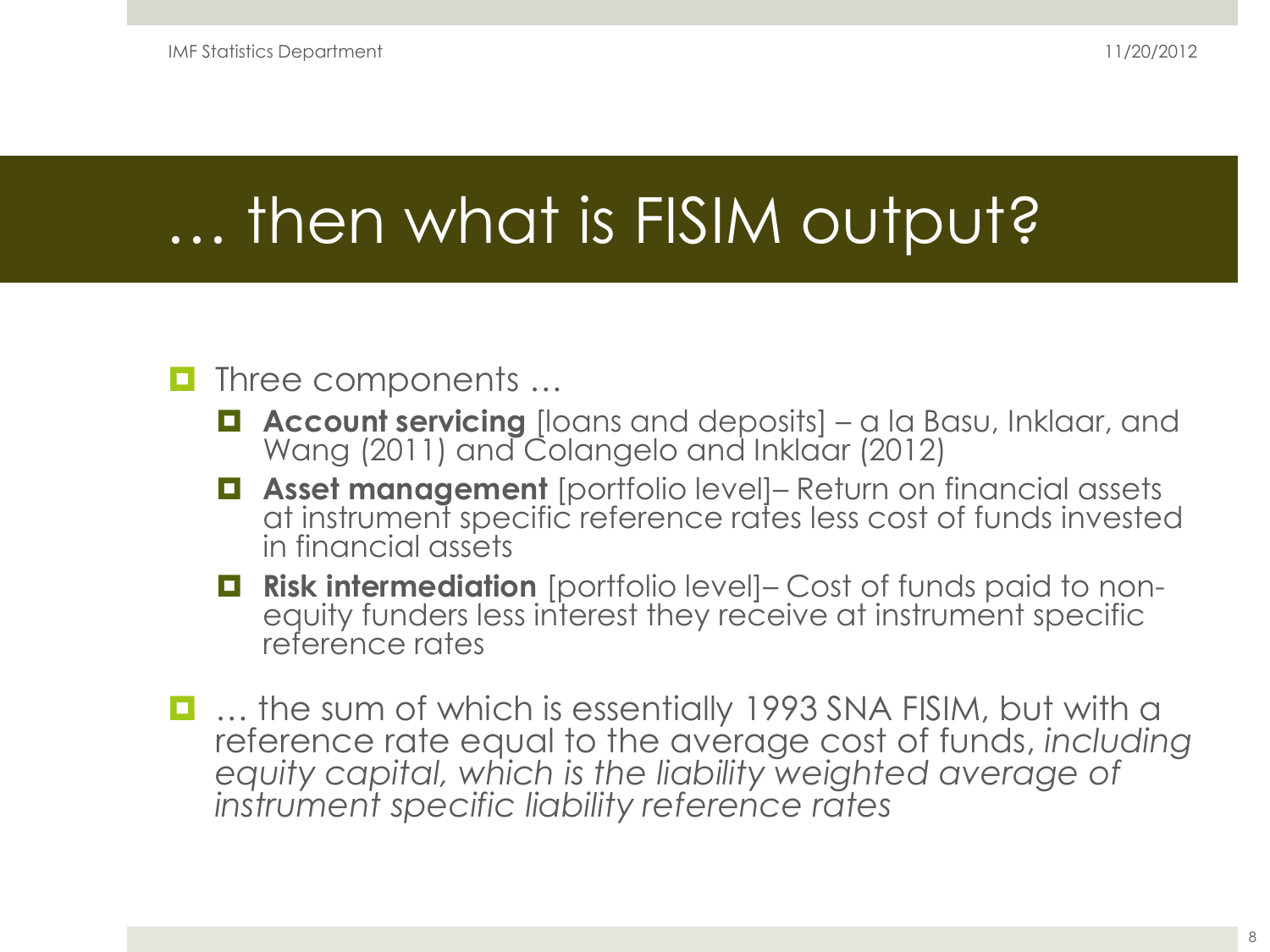

#### **FISIM and Risk Intermediation**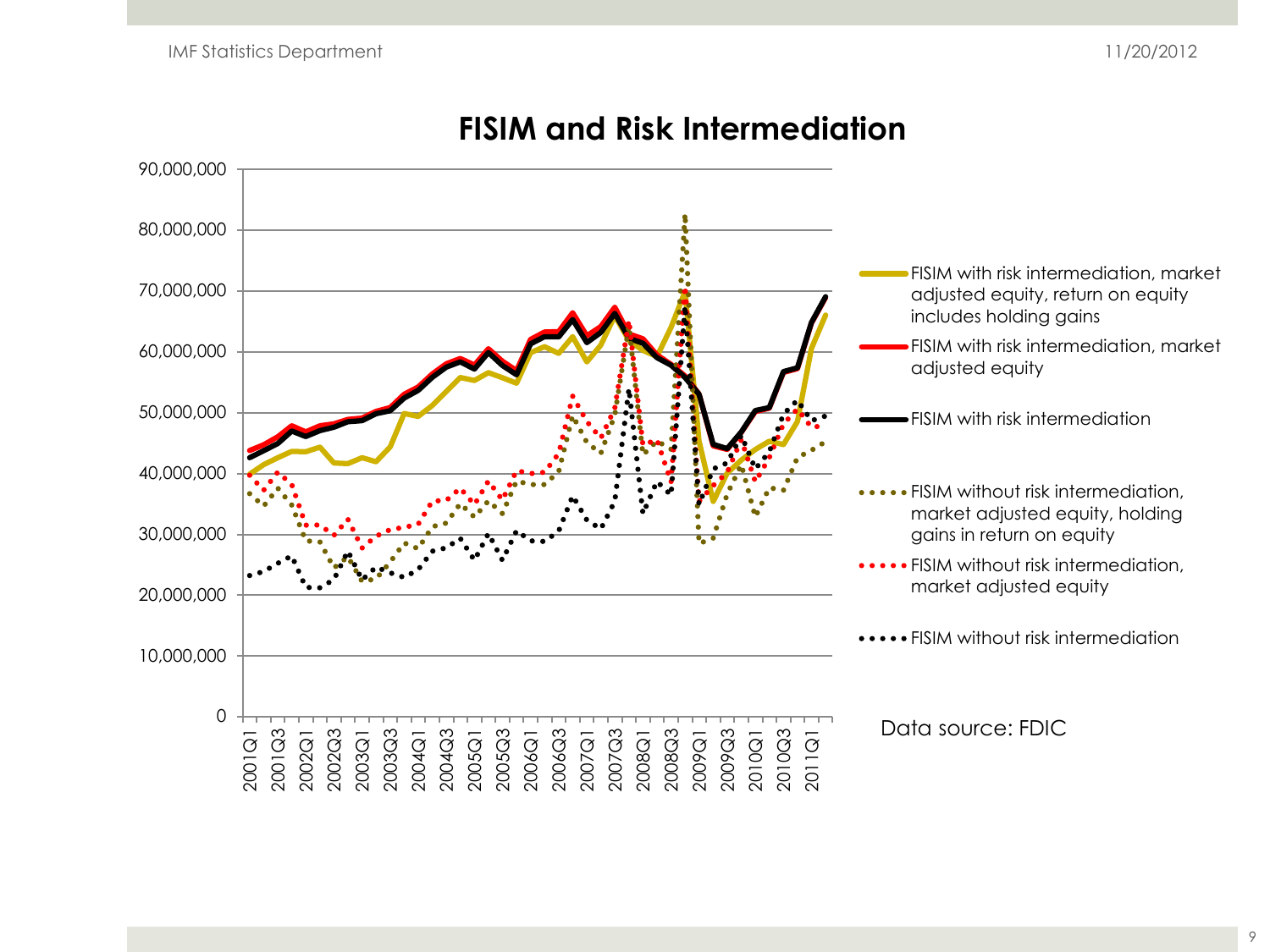

#### **Risk Intermediation Share in FISIM**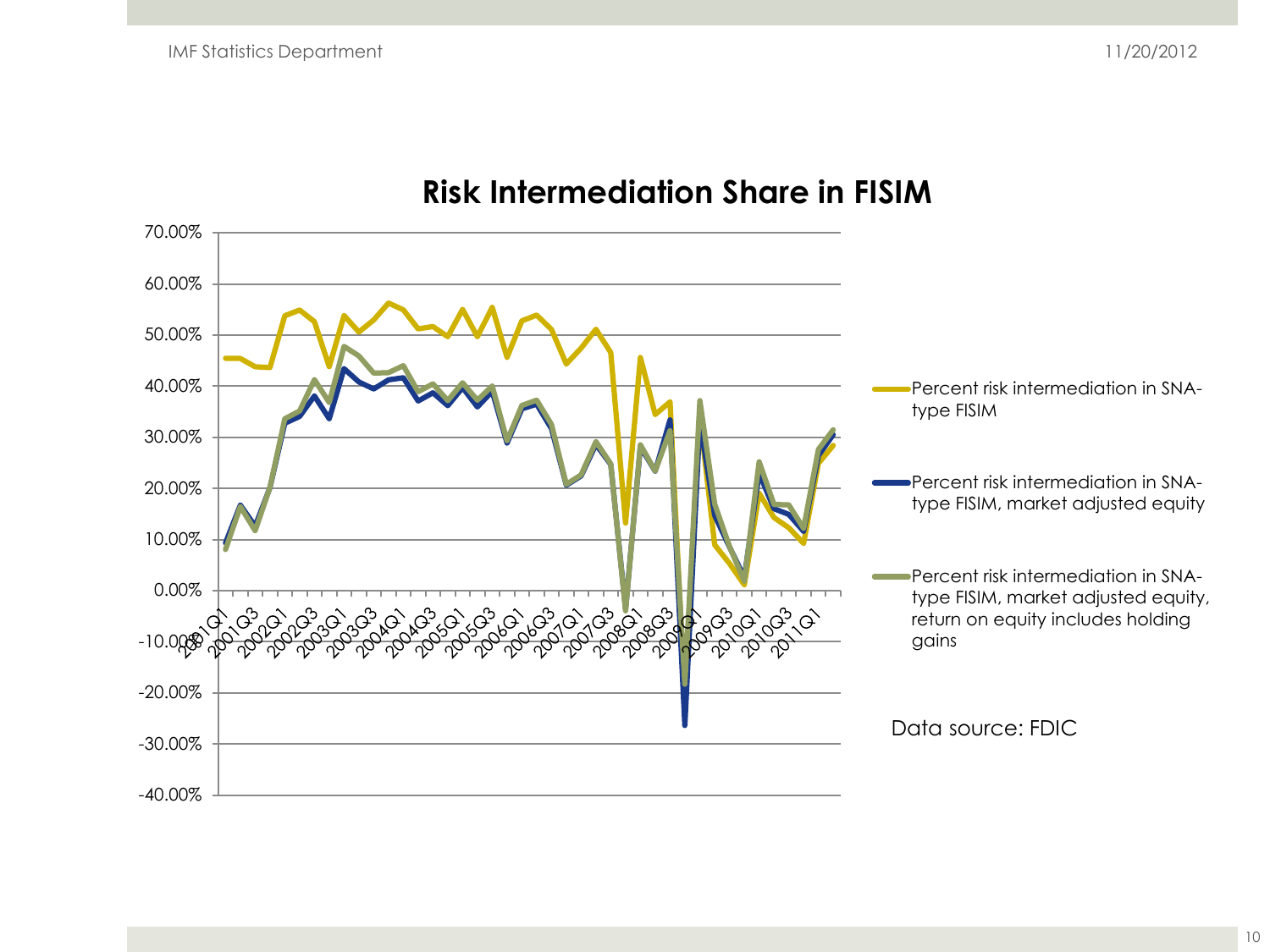#### **Effect of Historical Costing of Loans and Nonfinancial Assets on Valuation of Equity Capital**

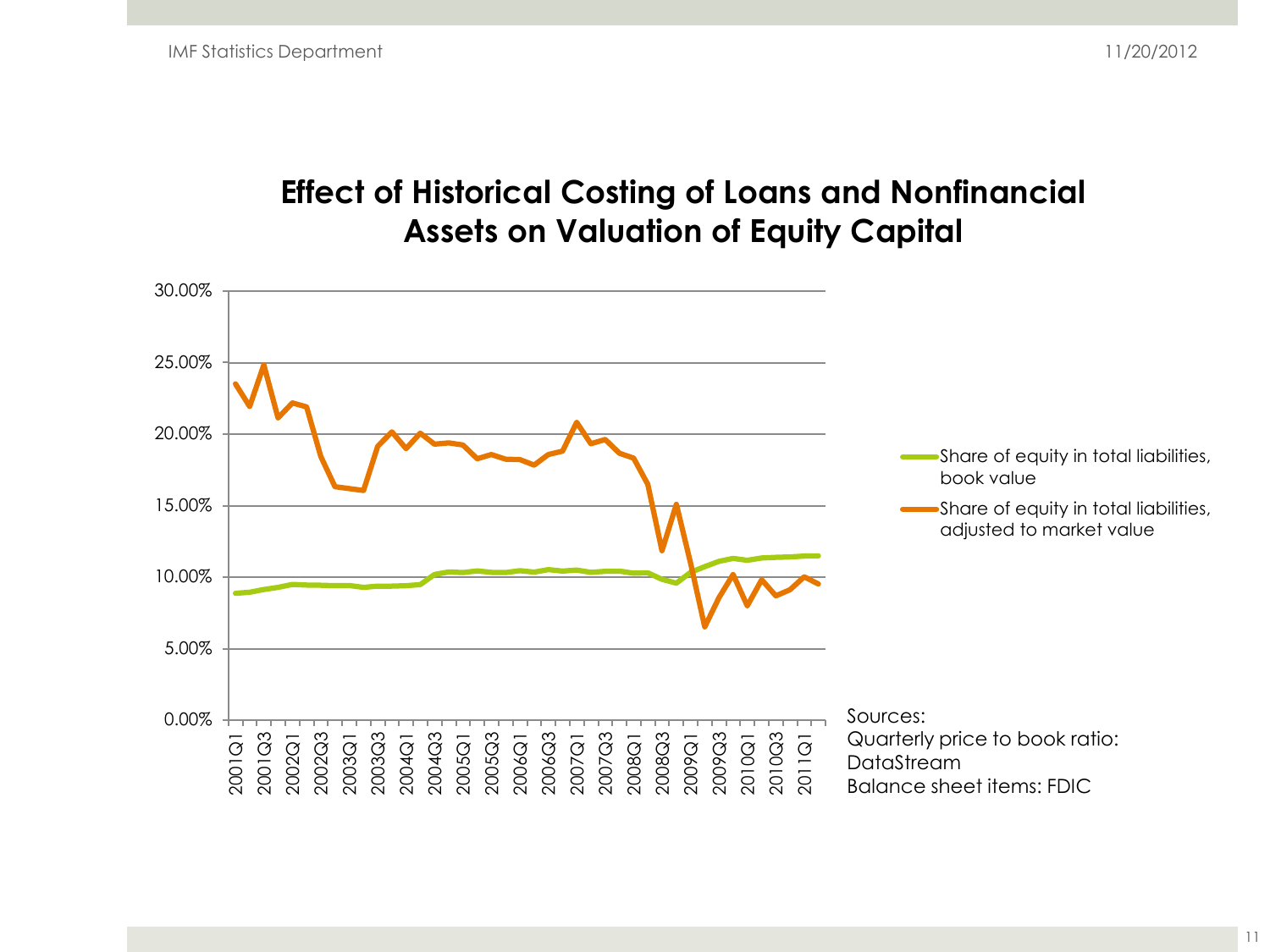### Does risk intermediation belong in GDP?

- **SNA: For 60 years, yes**, it belongs in the production account of financial enterprises
	- D De facto: Risk intermediation is the marketing of the risk bearing services—whose value is the equity premium over enterprise cost of funds—of financial enterprise equity holders to the debt holders of the same enterprise, mitigating debt holders' financial risk of participating in that enterprise
	- **If it is a primary service** purchased by financial enterprises from equity holders, where equity holders may be classified in any institutional sector
- **BCIW: No** (Basu, Inklaar, and Wang), or if it does, it belongs in the production accounts of households rather than financial enterprises (Colangelo and Inklaar)